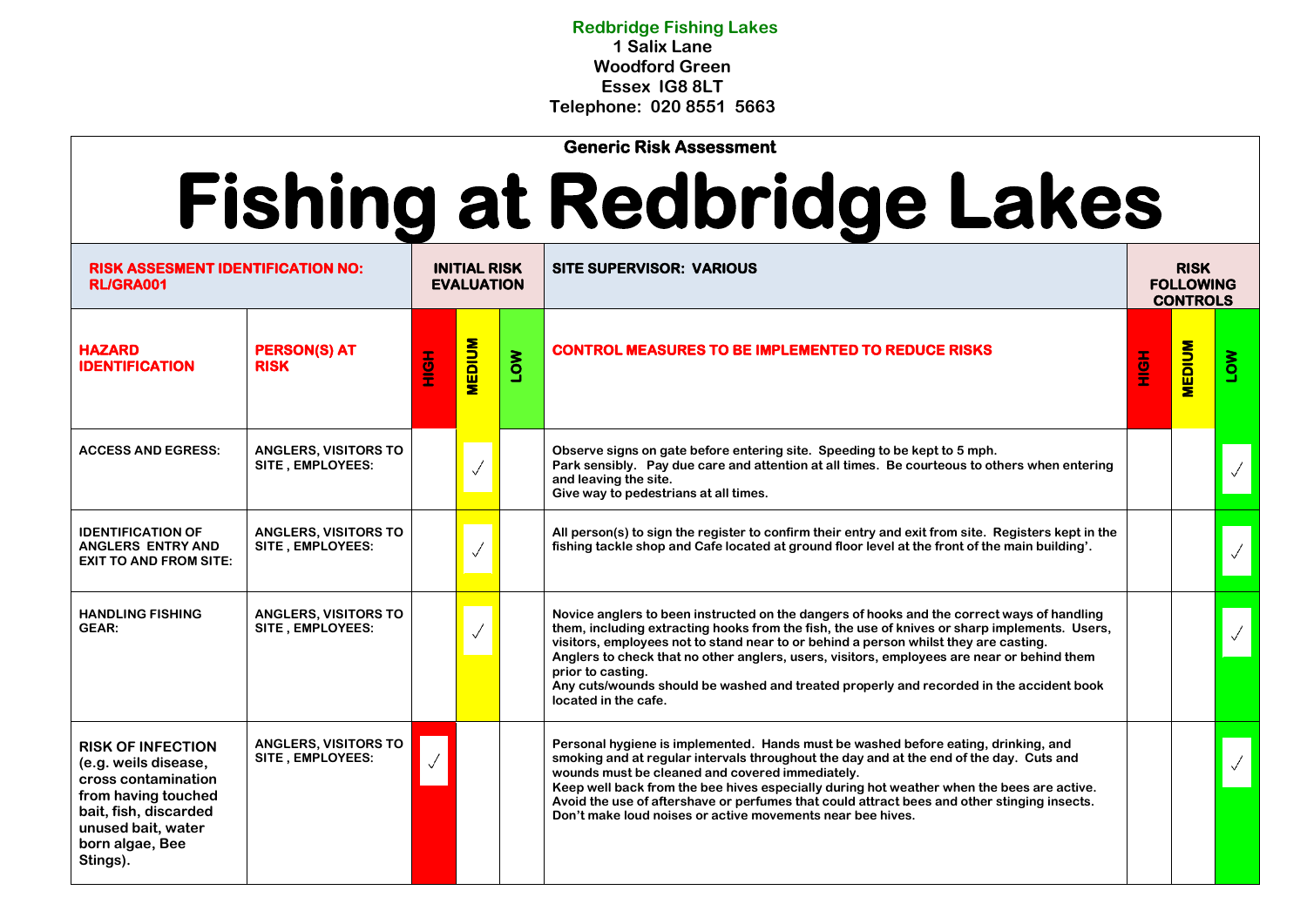**Generic Risk Assessment** 

## **Fishing at Redbridge Lakes**

| <b>RISK ASSESMENT IDENTIFICATION NO:</b><br><b>RL/GRA001</b>                                                                                                                                                   |                                                 | <b>INITIAL RISK</b><br><b>EVALUATION</b> |               |            | <b>SITE SUPERVISOR: VARIOUS</b>                                                                                                                                                                                                                                                                                                                                                                                                                                                                                                                                                                  |                 | <b>RISK</b><br><b>FOLLOWING</b><br><b>CONTROLS</b> |            |  |
|----------------------------------------------------------------------------------------------------------------------------------------------------------------------------------------------------------------|-------------------------------------------------|------------------------------------------|---------------|------------|--------------------------------------------------------------------------------------------------------------------------------------------------------------------------------------------------------------------------------------------------------------------------------------------------------------------------------------------------------------------------------------------------------------------------------------------------------------------------------------------------------------------------------------------------------------------------------------------------|-----------------|----------------------------------------------------|------------|--|
| <b>HAZARD</b><br><b>IDENTIFICATION</b>                                                                                                                                                                         | <b>PERSON(S) AT</b><br><b>RISK</b>              | <b>HOME</b>                              | <b>MEDIUM</b> | <b>MOT</b> | <b>CONTROL MEASURES TO BE IMPLEMENTED TO REDUCE RISKS</b>                                                                                                                                                                                                                                                                                                                                                                                                                                                                                                                                        | H <sub>OH</sub> | <b>MEDIUM</b>                                      | <b>NOT</b> |  |
| <b>VACCINATION:</b>                                                                                                                                                                                            | <b>ANGLERS, VISITORS TO</b><br>SITE, EMPLOYEES: |                                          |               |            | All persons to ensure they are vaccinated against tetanus a bacterial disease.                                                                                                                                                                                                                                                                                                                                                                                                                                                                                                                   |                 |                                                    |            |  |
| <b>PERSONAL</b><br><b>PROTECTIVE</b><br><b>CLOTHING:</b>                                                                                                                                                       | <b>ANGLERS, VISITORS TO</b><br>SITE, EMPLOYEES: |                                          |               |            | All person(s) to wear suitable clothing according to the weather conditions.<br>Protective skin cream, sunglasses and head protection to be used in hot weather.                                                                                                                                                                                                                                                                                                                                                                                                                                 |                 |                                                    |            |  |
| <b>RISK OF DROWNING.</b><br><b>HYPERTHERMIA:</b>                                                                                                                                                               | <b>ANGLERS, VISITORS TO</b><br>SITE, EMPLOYEES: |                                          |               |            | No person to enter the lake. In the event of an item needing retrieving from the lake the<br>management must be informed, who will then take the necessary action.<br>Person(s) must not enter the spits that divide the bays as they are deep and hazardous, they<br>should only fish from the areas where the banks have been especially reinforced with sand<br>bags as the bank side can become unstable without being obvious.<br>The ditches and slit pit around the perimeter and the slit pit are particularly deep and<br>hazardous, access to these areas are prohibited at all times. |                 |                                                    |            |  |
| RISK OF INJURY: e.g.<br>from fish spines<br>(PERCH), snagged<br>tackle being<br>retrieved, stings and<br>bites from insects<br>attracted to water<br>and bait. Stings from<br>plants etc. Poisonous<br>plants. | <b>ANGLERS, VISITORS TO</b><br>SITE, EMPLOYEES: |                                          |               |            | Persons must always take care when handling fish and tackle to prevent injury. Stings and<br>bits from insects must be treated immediately. Plants & berries must not be eaten to<br>prevent poisoning or touched to prevent hand to mouth contamination.                                                                                                                                                                                                                                                                                                                                        |                 |                                                    |            |  |